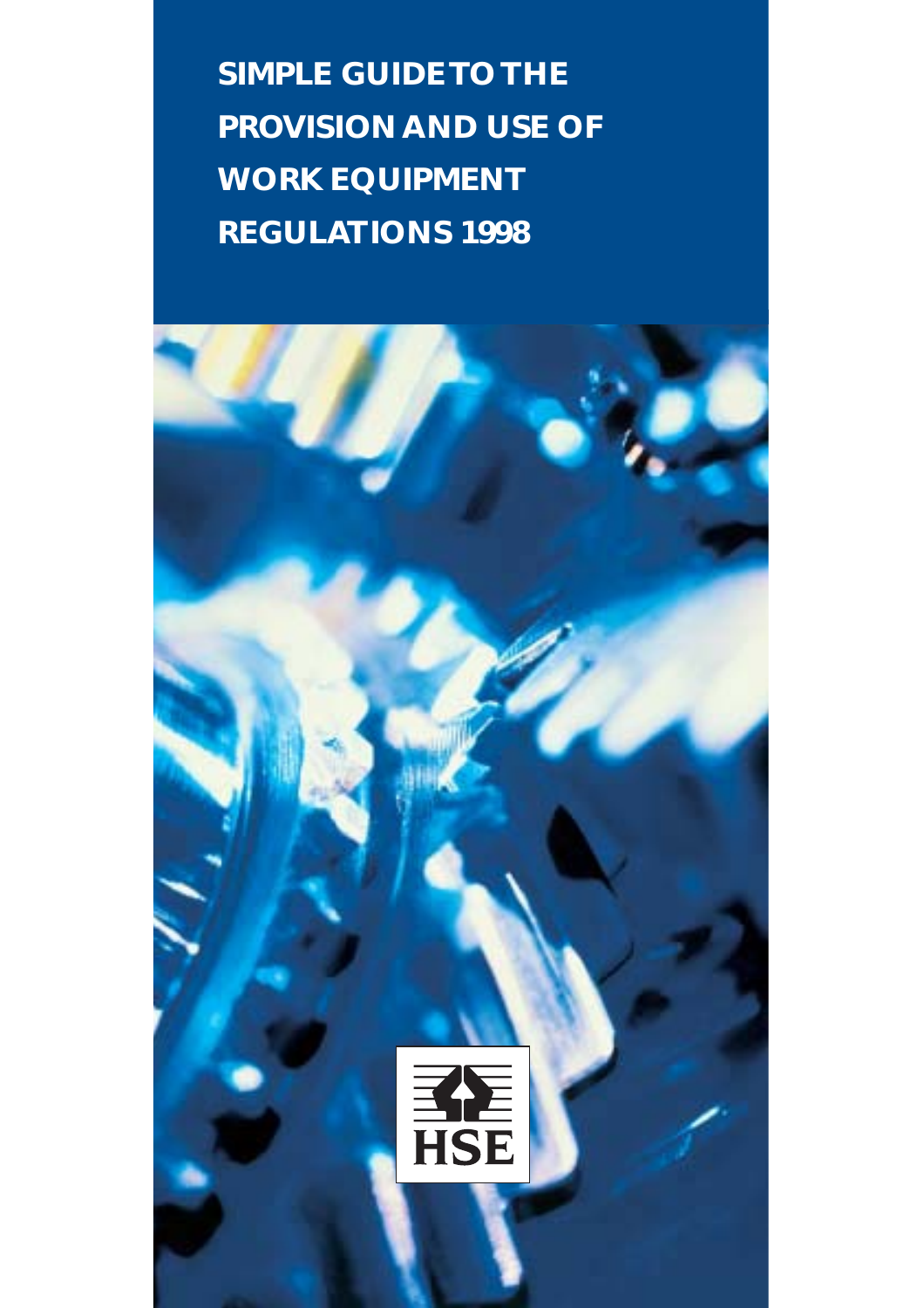## **Introduction**

This guide provides information about the legal requirements of the Provision and Use of Work Equipment Regulations 1998 (PUWER) which came into force on 5 December 1998.

It gives a general indication of some of the main requirements of the Regulations. However, it is important that you refer to the Regulations and accompanying Approved Code of Practice to familiarise yourself fully with your duties (see Further information at the back of the leaflet).

## **What is PUWER?**

PUWER replaces the Provision and Use of Work Equipment Regulations 1992 and carries forward these existing requirements with a few changes and additions, for example the inspection of work equipment and specific new requirements for mobile work equipment. Many aspects of PUWER should therefore be familiar to you.

The Regulations require risks to people's health and safety, from equipment that they use at work, to be prevented or controlled. In addition to the requirements of PUWER, lifting equipment is also subject to the requirements of the Lifting Operations and Lifting Equipment Regulations 1998 (see Further information).

#### **What does PUWER do?**

In general terms, the Regulations require that equipment provided for use at work is:

- suitable for the intended use:
- safe for use, maintained in a safe condition and, in certain circumstances, inspected to ensure this remains the case;
- used only by people who have received adequate information, instruction and training; and
- accompanied by suitable safety measures, eg protective devices, markings, warnings.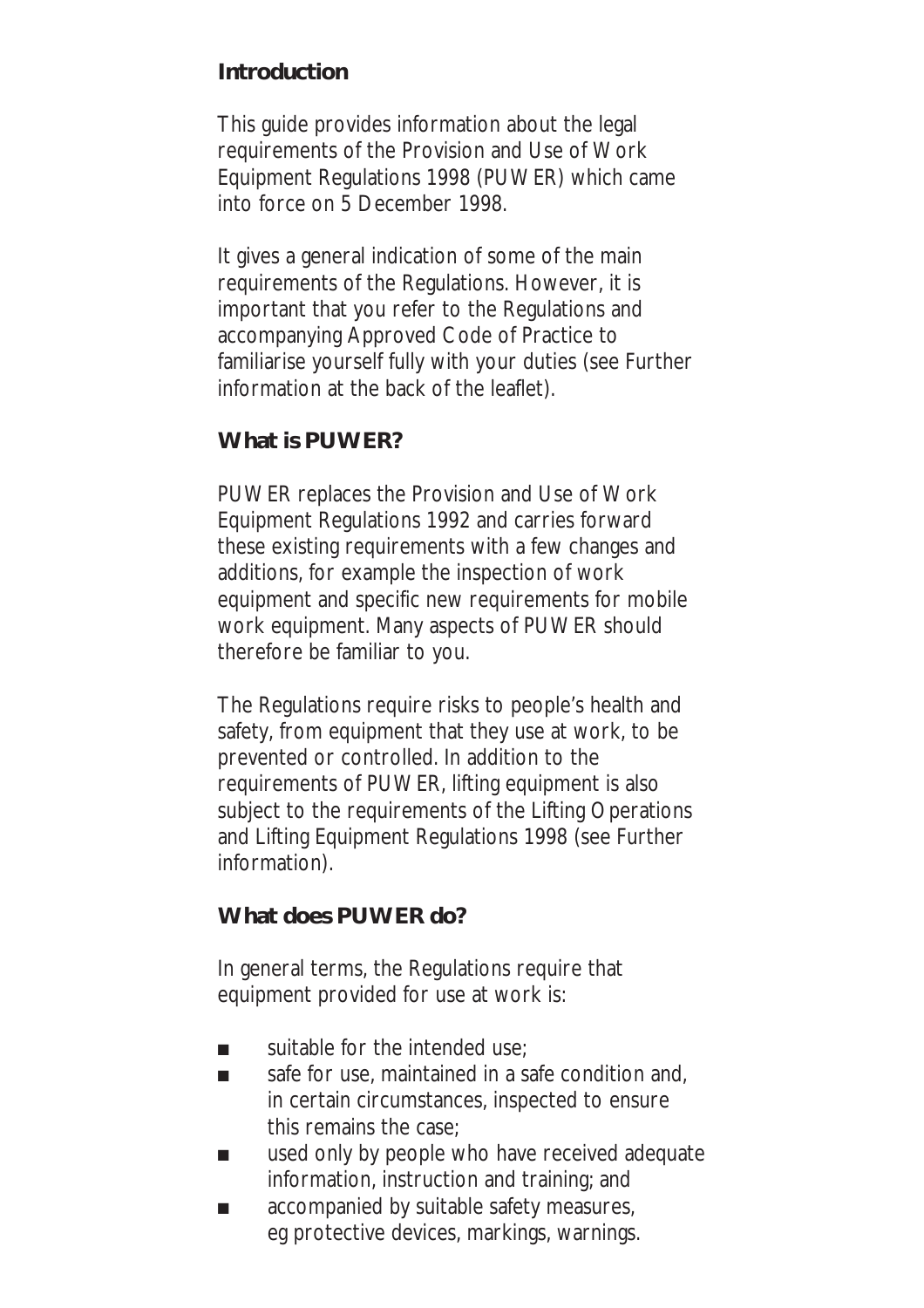# **What equipment is covered by the Regulations?**

Generally, **any equipment** which is **used by an employee at work** is covered, for example hammers, knives, ladders, drilling machines, power presses, circular saws, photocopiers, lifting equipment (including lifts), dumper trucks and motor vehicles. Similarly, if you allow employees to provide their own equipment, it too will be covered by PUWER and you will need to make sure it complies.

Work equipment must meet **all** the requirements of the Regulations from 5 December 1998. However, requirements relating to certain aspects of mobile work equipment (see below) **do not** apply to such equipment (provided for use in the business before 5 December 1998) until 5 December 2002. HSE information sheet MISC156 should be read if you use hired mobile work equipment, see Further information.

Examples of uses of equipment which are covered by the Regulations include starting or stopping the equipment, repairing, modifying, maintaining, servicing, cleaning and transporting.

#### **Do the Regulations apply to me?**

If you are an employer or self-employed person and you provide equipment for use at work, or if you have control of the use of equipment, then the Regulations will apply to you.

They **do not** apply to equipment used by the public, for example compressed air equipment used in a garage forecourt. However, such circumstances are covered by the Health and Safety at Work etc Act 1974 (HSW Act).

While your employees **do not** have duties under PUWER, they do have general duties under the HSW Act and the Management of Health and Safety at Work Regulations 1999 (MHSWR), for example to take reasonable care of themselves and others who may be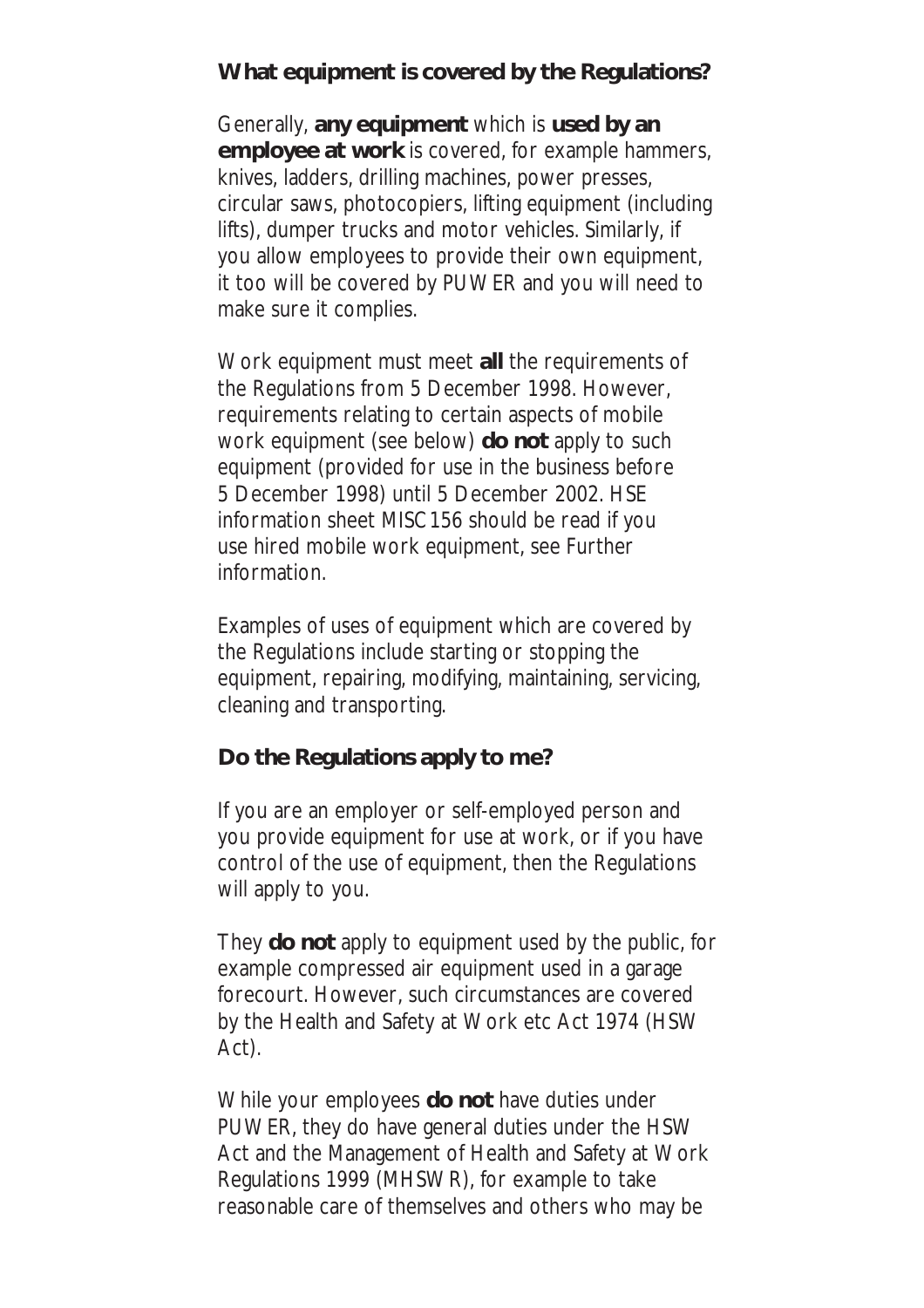affected by their actions, and to co-operate with others.

The Regulations cover places where the HSW Act applies - these include factories, offshore installations, offices, shops, hospitals, hotels, places of entertainment etc. PUWER also applies in common parts of shared buildings and temporary places of work such as construction sites. While the Regulations cover equipment used by people working from home, they **do not** apply to domestic work in a private household.

## **What do the Regulations require me to do?**

You must **ensure** that the work equipment you provide meets the requirements of PUWER. In doing so, you should ensure that it is:

- **suitable** for use, and for the purpose and conditions in which it is used;
- **maintained** in a safe condition for use so that people's health and safety is not at risk; and
- **inspected** in certain circumstances to ensure that it is, and continues to be, safe for use. Any inspection should be carried out by a competent person (this could be an employee if they have the necessary competence to perform the task) and a record kept until the next inspection.

You should also **ensure** that **risks**, created by the use of the equipment, **are eliminated where possible or controlled by**:

- taking appropriate 'hardware' measures, eg providing suitable guards, protection devices, markings and warning devices, system control devices (such as emergency stop buttons) and personal protective equipment; and
- taking appropriate 'software' measures such as following safe systems of work (eg ensuring maintenance is only performed when equipment is shut down etc), and providing adequate information, instruction and training.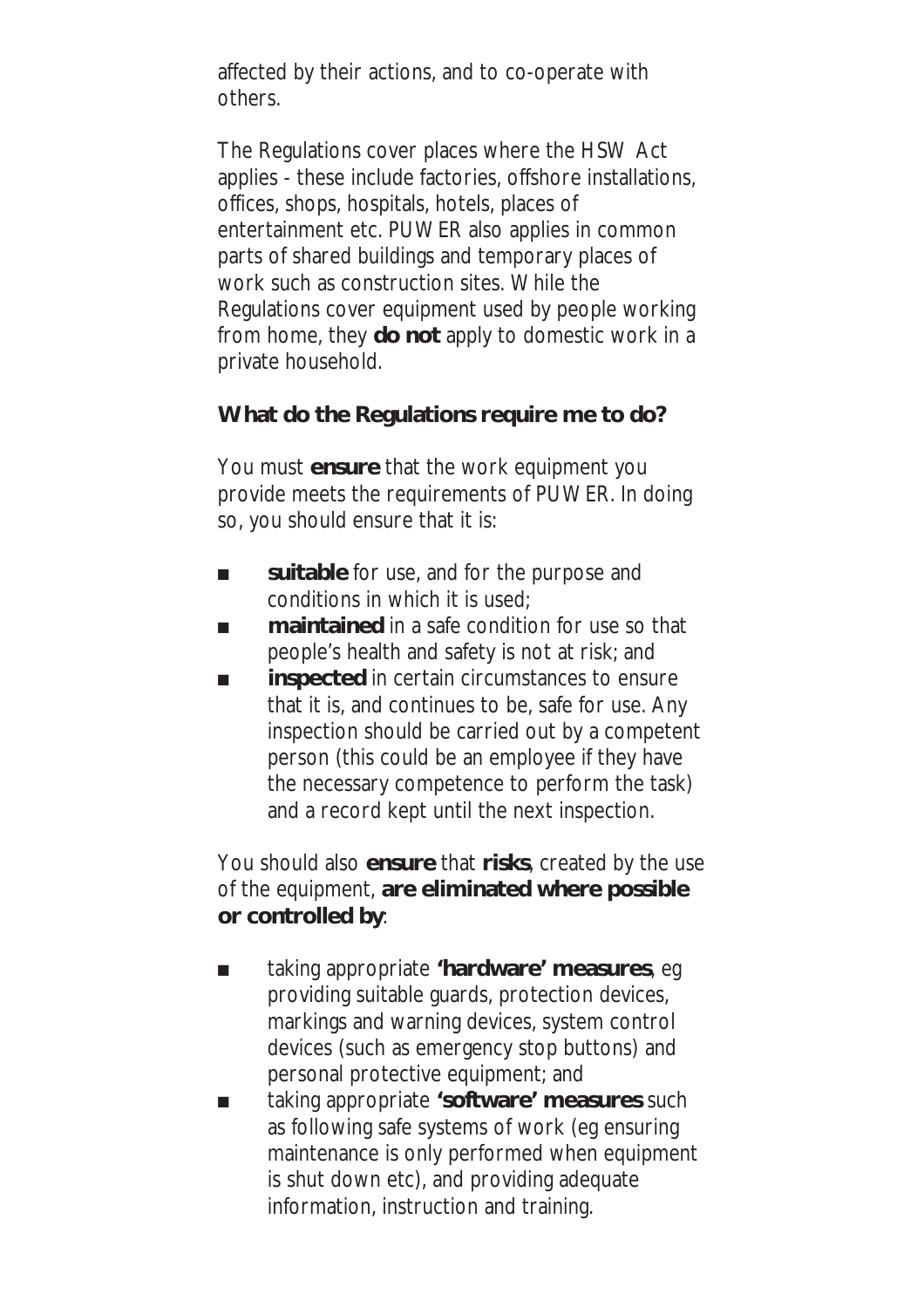A combination of these measures may be necessary depending on the requirements of the work, your assessment of the risks involved, and the practicability of such measures.

You need to **ensure** that people using work equipment have received **adequate training, instruction and information** for the particular equipment.

## *Mobile work equipment*

In addition to these general requirements which apply to all work equipment, Part III of PUWER contains specific duties regarding mobile work equipment, for example fork-lift trucks and dumper trucks.

You should **ensure** that where mobile work equipment is used for carrying people, it is suitable for this purpose. Measures should be taken to reduce the risks (eg from it rolling over) to the safety of the people being carried, the operator and anyone else.

#### *Power presses*

Part IV of the Regulations also contains specific requirements regarding power presses. In particular, you should have a power press, and associated guard or protection device, thoroughly examined at specified intervals and inspected daily in use to **ensure** that it is safe. This work should only be performed by a competent person; records should be kept.

#### **How do the Regulations relate to other health and safety legislation?**

The requirements of the Regulations need to be considered alongside other health and safety law. For example, section 2 of the HSW Act requires all employers to ensure, so far as is reasonably practicable, the health, safety and welfare of all their employees. Similarly, the MHSWR contain important duties relating to the carrying out of a risk assessment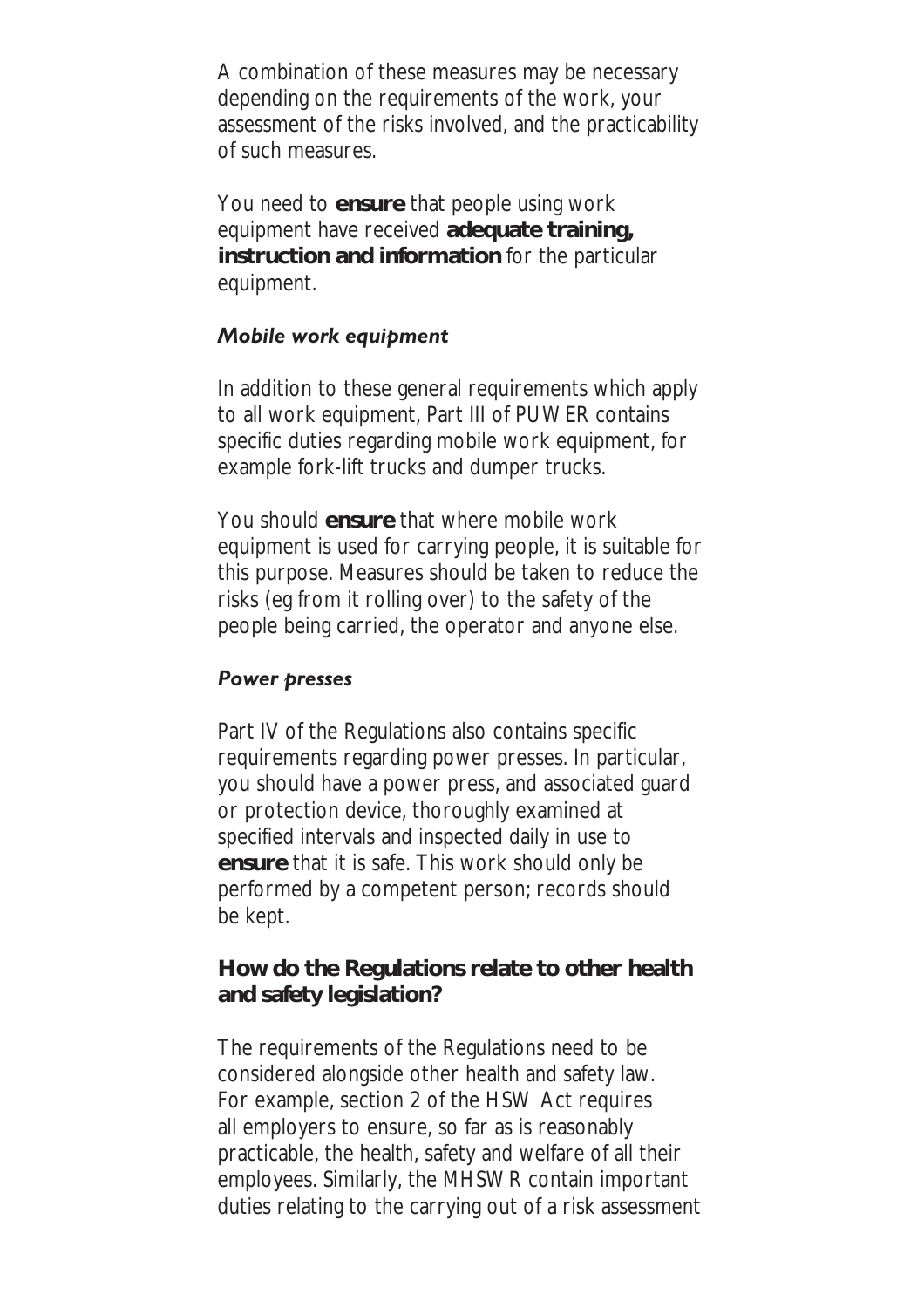to identify measures that you can take to eliminate, or reduce, the risks presented by the particular hazards in your workplace. Guidance on how to do this is set out in *5 steps to risk assessment* (see Further information).

Other more specific legislation may also apply, for example :

- The Workplace (Health, Safety and Welfare) Regulations 1992, which cover, for example, workplace risks to pedestrians from vehicles;
- The Construction (Health, Safety and Welfare) Regulations 1996 which contain, for example, specific requirements relating to certain types of work equipment such as scaffolding.

Generally, if you are meeting the requirements of more specific legislation such as those outlined above, then this should normally be sufficient to meet the more general requirements of PUWER.

## **How are the Regulations enforced?**

Health and safety inspectors enforce the Regulations. If you have duties under PUWER you will be given time to assimilate the requirements which are new. However, where there are serious risks, or the requirements are not new, inspectors will be prepared to take firm enforcement action.

Because of the particular problems faced by hire companies in meeting the requirements of regulations 26 and 27 of PUWER (ie taking appropriate action to minimise the risks from mobile work equipment rolling over), inspectors will adopt a practical approach to enforcement. Advice is given in HSE information sheet *Hiring and leasing out of plant: application of PUWER 98, regulations 26 and 27* (see Further information).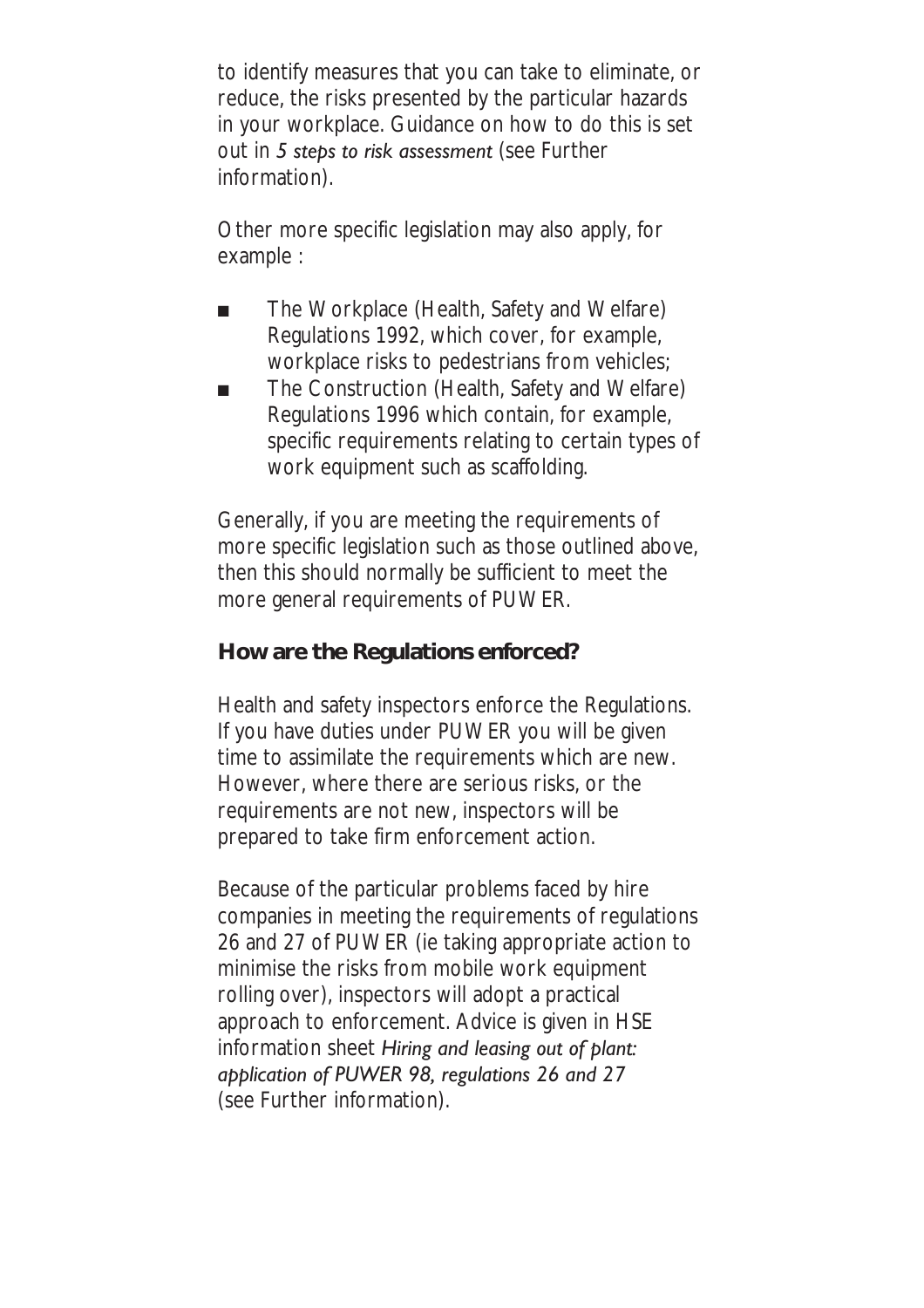#### **Further information**

The following publications are available from HSE Books:

*Safe use of work equipment. Provision and Use of Work Equipment. Provision and Use of Work Equipment Regulations 1998. Approved Code of Practice and Guidance* L22 HSE Books 1998 ISBN 0 7176 1626 6

*Safe use of power presses. Provision and Use of Work Equipment Regulations 1998 as applied to power presses. Approved Code of Practice and Guidance* L112 HSE Books 1998 ISBN 0 7176 1627 4

*Safe use of woodworking machinery. Provision and Use of Work Equipment Regulations 1998 as applied to woodworking. Approved Code of Practice and Guidance* L114 HSE Books 1998 ISBN 0 7176 1630 4

*Safe use of lifting equipment. Lifting Operations and Lifting Equipment Regulations 1998. Approved Code of Practice and Guidance* L113 HSE Books 1998 ISBN 0 7176 1628 2

*Five steps to risk assessment* Leaflet INDG163(rev1) HSE Books 1998 (single copy free or priced packs of 10 ISBN 0 7176 1565 0)

*Managing vehicle safety at the workplace: A short guide for employers* Leaflet INDG199 HSE Books 1995 (single copy free or priced packs of 10 ISBN 0 7176 0982 0)

*Buying new machinery: A short guide to the law and some information on what to do for anyone buying new machinery for use at work* Leaflet INDG271 HSE Books 1998 (single copy free or priced packs of 15 ISBN 0 7176 1559 6)

*Managing health and safety: Five steps to success* Leaflet INDG275 HSE Books 1998 (single copy free or priced packs of 10 ISBN 0 7176 2170 7)

*Simple guide to the Lifting Operations and Lifting Equipment Regulations 1998* Leaflet INDG290 HSE Books 1999 (single copy free or priced packs of 15 ISBN 0 7176 2430 7)

*Workplace transport safety: Guidance for employers* HSG136 HSE Books 1995 ISBN 0 7176 0935 9

*Hiring and leasing out of plant: application of PUWER 98, regulations 26 and 27* MISC156 HSE Books 1998